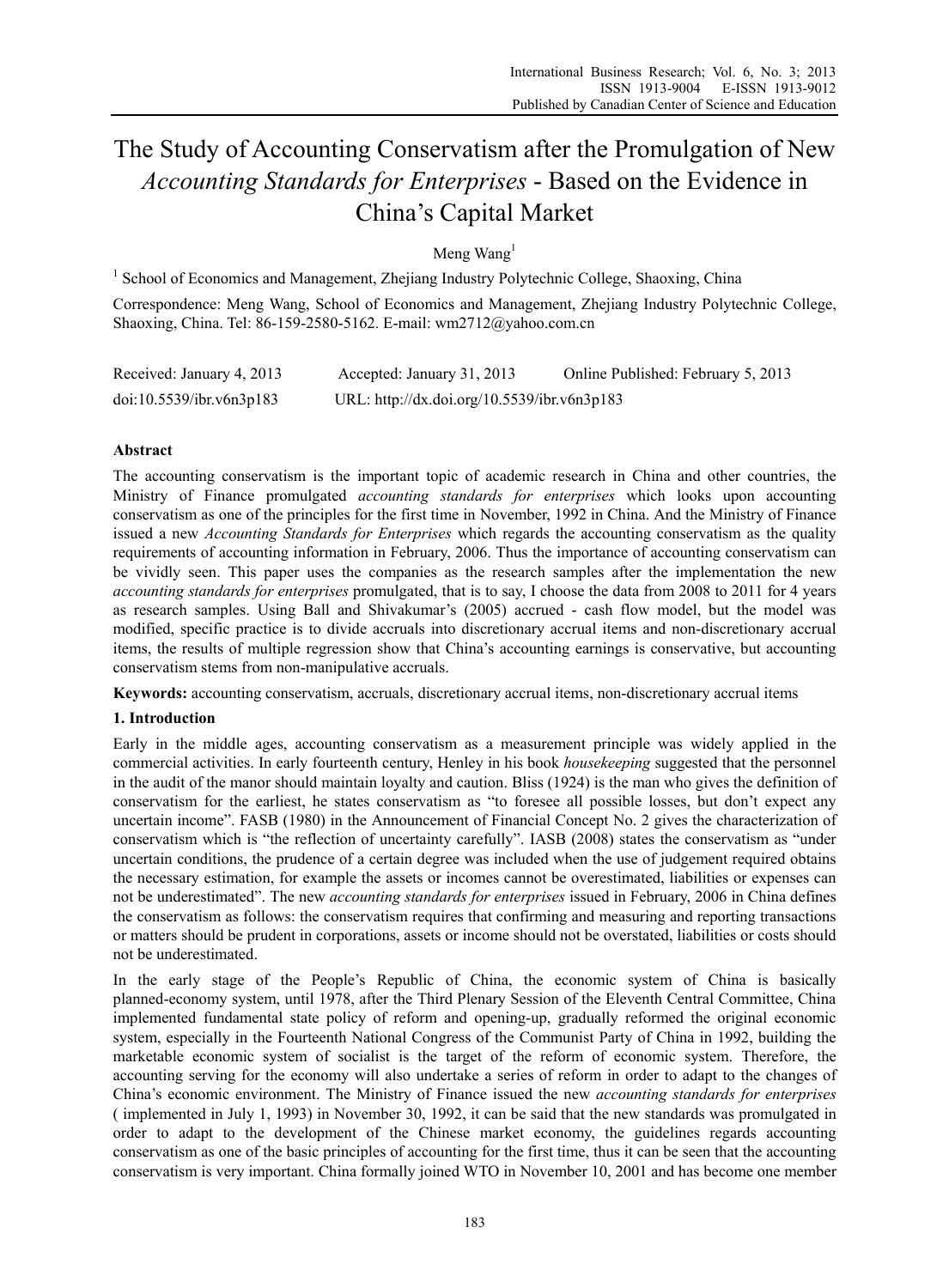of the World Trade Organization. From then on, the relationship between China's economic development and the development of the global economy is more closely, what's more the world itself is the era of global economic integration. So the Ministry of Finance issued a new *enterprise accounting standards* in order to meet the needs of development of the global economy and to make China's accounting standards conform with international standards and at the same time to adapt to the needs of the reform of the market economic system. All listed corporations were claimed to begin to implement the new accounting standards in January 1, 2007, and the accounting conservatism is also mentioned as one of qualitative characteristics of accounting information in this new standards. Since the accounting conservatism (prudence) is so important, furthermore *the accounting standards for business enterprises* of China also looks upon conservatism as accounting principles, I can not help asking the Minestry of Finance requires corparations to follow the conservatism, but the accounting in enterprises does really reflect the accounting conservatism? This paper wants to verify if the conservatism of accounting earnings does exist in listed corporations of China through the method of empirical research? And to explore if the accounting conservatism exists, further to ask what the conservatism of accounting earnings stems from in the capital market of China?

#### **2. A Review of the Literature**

### *2.1 Foreign Literature Review*

Watts (1993) is the earliest man who conducts systematic research on accounting conservatism, he mainly studied the reasons of the formation of the conservatism , and thought that accounting conservatism primarily arises from the debt contract and subject to the regulatory and legal effect, but his primary method is normative research method, and didn't find the method of empirical research metering accounting conservatism, but he thought that accounting conservatism can be inspected through empirical research. The legal systems of the United States have changed since 1966, which supplied an opportunity that tested whether legal proceeding is a factor of conservatism or not (Kothari, 1988). Ahmed etc. (2002) found that the conflict between shareholders and creditors is stronger, and the degree of accounting conservatism is higher. What's more, the degree of conservatism is higher, the debt cost of corporations is lower, which proves that the debt contract is one of the reasons of the conservatism. Basu (1997) is the earliest man who used the method of empirical research to test the conservatism of accounting earnings, and built the surplus-stock return model ,namely the rate of stock return represents the good news or the bad news, if the accounting earnings is able to reflect the bad news more timely, accounting earnings is conservative. Gioly and Hayn (2000) used the book-to-market ratio, the characteristics of earnings distribution and the accumulative amount of non-operational accruals and the changes of symbol to measure accounting conservatism, and thought that the systematic difference between the operating cash flow and accounting earnings exists, the difference is caused by the non-operational accruals. Holthausen and Watts (2001) used Basu's surplus- stock return model to test the conservatism of accounting earnings of listed corporations from 1927 to 1993 in the capital market of the United States ,it was found that the accounting earnings in the United States appeared before 1966, and verified that accounting conservatism has existed before the emergence of accounting standards. Lara etc. (2005) used France, Germany and Britain's listed corporations as the samples, and he ,separating the normal accruals and discretionary accruals ,found the cause of accounting conservatism of British's listed corporations by using Jones' model, namely managements transfer useful information to investors through discretionary accrual. Ball and Shivakumar (2005) established the accrued-cash flow relation model to examine the accounting conservatism of earnings, and they thought that accruals could confirm the economic profit and loss timely, and tested the existence of accounting conservatism through the model and drew a conclusion that the conservatism is caused by accruals. Afterwards, Basu's (1997) earnings -stock return model and Ball and Shivakumar's (2005) accrued-cash flow model were mainly used overseas to study the conservatism of accounting earnings extensively and thoroughly.

## *2.2 A Review of Literature in China*

Li and Lu (2003) used the data of A-shares of China's listed corporations from 1995 to 2000, the conservatism of accounting earnings has at least been validated with Basu's earnings-stock return model in the period. Zhao (2004) used Basu's earnings-stock return model, and the listed corporations of A-shares of Stock Market in Shanghai and Shenzhen were applied as research samples from 1994 to 2004, the results found that the conservatism of accounting earnings in China has been more greatly improved than previous years after 1998, and the conclusion was drawn that the conservatism of China's accounting earnings is improved due to cash flow instead of accruals. Xia and Zhu (2009) used Ball and Shivakumar's (2005) accrued-cash flow model to examine the data of listed corporations of A-shares from 1999 to 2006 in China, the results showed that China's accounting earnings is conservative, but it is caused by the non-operational accruals. Qiu and Qu (2009) used Ball and Shivakumar's (2005) accrued-cash flow model to examine empirically the data of samples of listed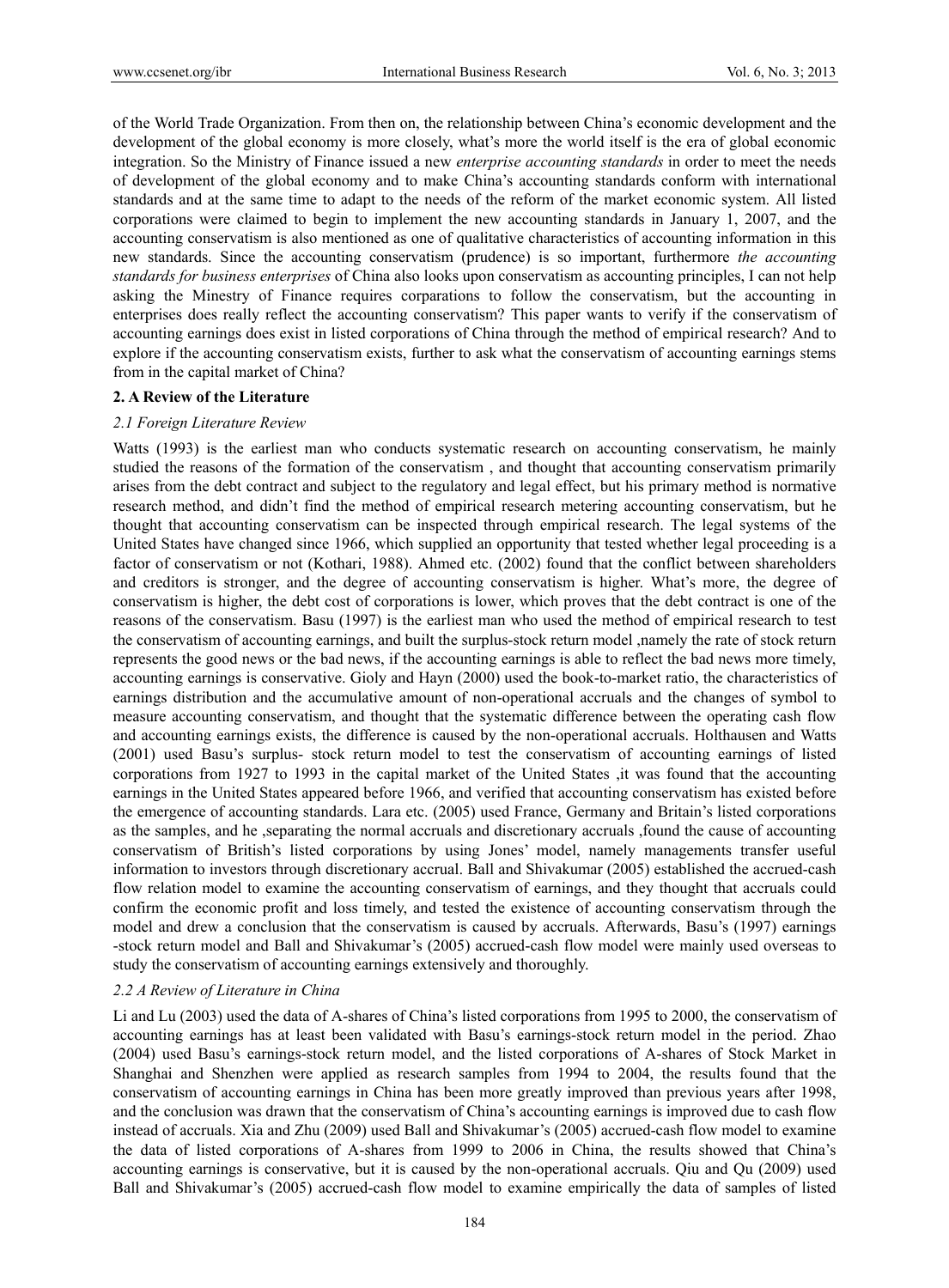corporations of A-shares of stock market in China's Shanghai and Shenzhen from 2001 to 2005, and the results showed that the conservatism of China's accounting earnings exists, but the conservatism is caused by the discretionary accrual items. Hong and Xu (2009) selected the data of listed corporations of A-shares in 2007 in Shanghai and Shenzhen, and used Ball and Shivakumar's (2005) accrued-cash flow model to confirm the existence of accounting conservatism of listed corporations, they didn't divide accruals into the discretionary accrual items and non-discretionary accrual, and thought that conservatism stemmed from accruals. I have discovered that Basu's (1997) earnings-stock return model and Ball and Shivakumar's (2005) accrued-cash flow model are mainly being used to study empirically the conservatism of accounting earnings after I read the documents in China.

#### **3. Research Design**

The purpose of this paper is to discuss if the conservatism of China's accounting earnings in listed corporations does exist after the new *accounting standards for business enterprises* was implemented in January 1, 2007? And to explore the root of its formation? The design on empirical research is elaborated as follows:

#### *3.1 Model Established and Variables Defined*

Before and after the financial crisis in 2008, China's capital market is still immature, China's stock market fluctuated gravely, such as Composite Index in Shanghai Stock Exchange from the highest point 6124 in 2007 to the lowest point 1664 in 2008, then rebounded to its peak 3478 in 2009, the great fluctuation in stock market will make surplus - stock return model represented "the good news" or "bad news" with stock return rate deviate, so this paper adopts Ball and Shivakumar's (2005) accrued-cash flow model to measure the accounting conservatism. Healy (1985) has divided accruals into discretionary accrual items and non-discretionary accruals according to if the accruals is influenced by the subjective judgment of business management, so based on this, this article has modified Ball and Shivakumar's (2005) accrued-cash flow model, namely dividing accruals into discretionary accrual items and non-discretionary accruals. And discretionary accruals is widely used to measure earnings management in academic circle, so the measurement model of earnings management will be first chosen. Xia (2003) thinks that earnings management can be the most effectively revealled by cross-section Jones' the model which is handled by branch of industry estimation and the total accruals before the items used below the line (Note 1) as dependent variables to estimate parameters. Through the method of the empirical test, Liu (2011) verified that earnings management can be effectively measured by the modified Jones' model handled by year and industry in Chinese capital market. Through the empirical study, Subramanyam (1996) showed that cross-section Jones' model and modified cross-section Jones' model can more effectively reveal the behaviors of earnings management than time series model. Therefore, this paper uses the Jones' model handled by year and industry to measure earnings management. Combining Xia's (2003) with Liu's (2011) conclusions of empirical research, first the basic Jones' model (Model 1) is established to obtain the characteristic parameters in industries, and then the characteristic parameters in industries are put into modified Jones' model (Model 2), and non-discretionary accrual items are achieved, then discretionary accrual items can be calculated according to accruals equals discretionary accrual items plus non-discretionary accruals. In addition, Francis, Maydew and Sparks (1999) considered that the earnings management is to increase profits or reduce profits in unclear cases, discretionary accruals are taken the absolute value in order to measure more effectively the level of earnings management, so in this paper discretionary accruals have been taken absolute value.

$$
\frac{G T A_{i,t}}{A_{i,t-1}} = \alpha_1 \frac{1}{A_{i,t-1}} + \alpha_2 \frac{\Delta R E V_{i,t}}{A_{i,t-1}} + \alpha_3 \frac{P P E_{i,t}}{A_{i,t-1}} + \varepsilon_{i,t}
$$
 (Model 1)

$$
\frac{NDA_{i,t}}{A_{i,t-1}} = \alpha_1 \frac{1}{A_{i,t-1}} + \alpha_2 \frac{\Delta REV_{i,t} - \Delta REC_{i,t}}{A_{i,t-1}} + \alpha_3 \frac{PPE_{i,t}}{A_{i,t-1}}
$$
 (Model 2)

In Model 1 and model 2, GTA<sub>i,t</sub> presents the total accruals of company i in t year, its value is equal to operating profit plus net cash flow of operating activities;  $A_{i,t-1}$  reprents the total assets of company i in t-1 year;  $\Delta REV_{i,t}$ reprents the business income variation of corporation i in t year;  $\triangle$ REC<sub>ist</sub> reprents the net variable quantity of accounts receivable of company i in t year; PPE<sub>i,t</sub> reprents the value of fixed assets (Notes 2) of company i in t year. NDA<sub>i,t</sub> represents non-discretionary accrual items of company i in t year;  $\alpha_1$ ,  $\alpha_2$ ,  $\alpha_3$  respectively presents characteristic parameters about industry;  $\varepsilon_{i,t}$  reprents residuals of company i in t year.

This paper uses Ball and Shivakumar's (2005) accrued-cash flow model to measure the conservatism of accounting earnings, but this model has been modified, namely the accruals are divided into discretionary accrual items and non-discretionary accrual items in this paper. On this paper my aim is to examine if accounting conservatism does exist in China? Under the existence of the accounting conservatism, its cause of formation is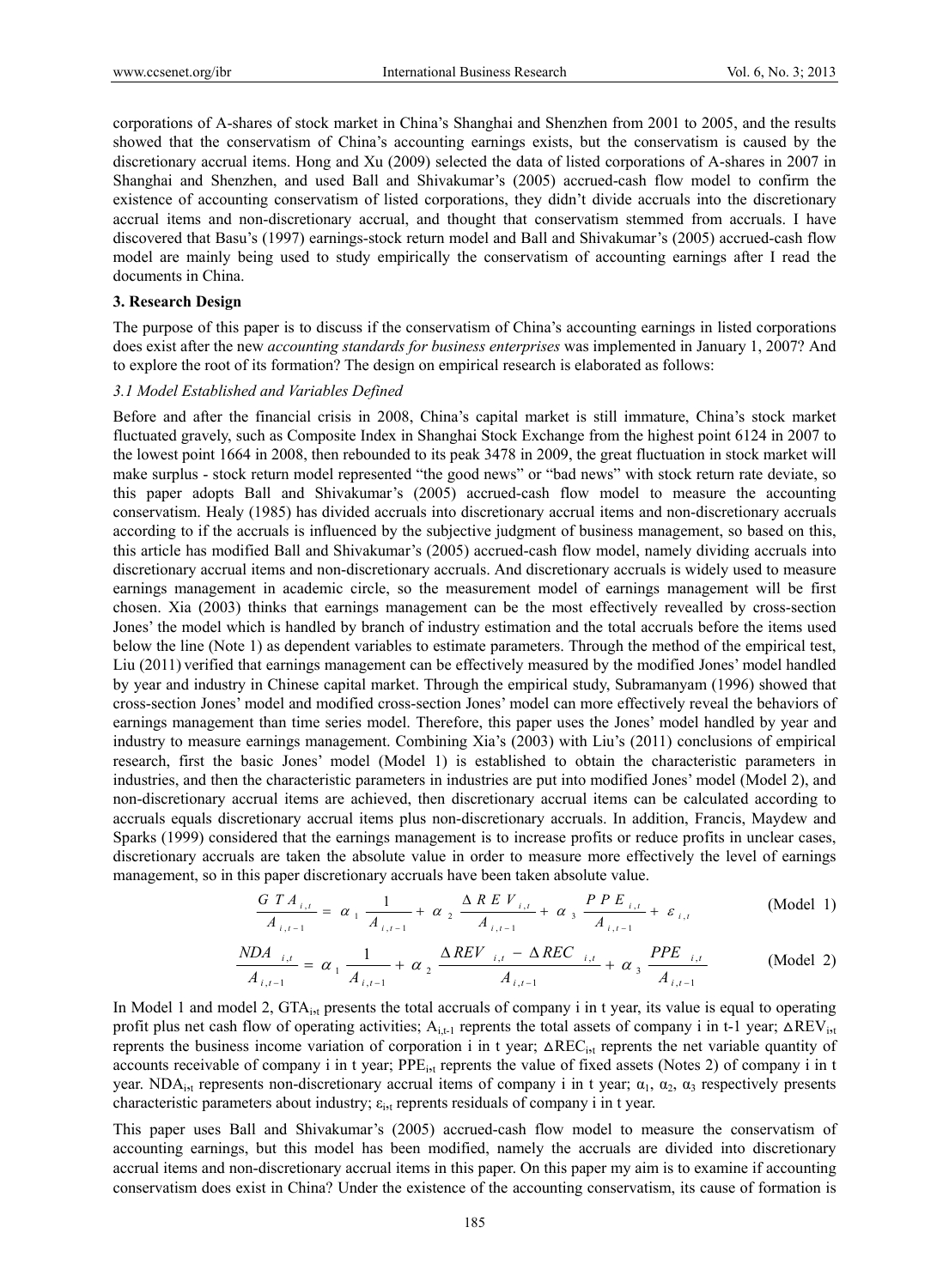accruals or discretionary accrual items or non-discretionary accrual items? Based on this, the three models as follows are been established, Model 3 is the original model of accrued-cash flow, Model 4 and Model 5 are the modified model of accrued-cash flow model:

$$
Acc_{i,t} = \alpha_0 + \alpha_1 CFO_{i,t} + \alpha_2 DCFO_{i,t} + \alpha_3 CFO_{i,t} \times DCFO_{i,t} + \varepsilon_{i,t}
$$
 (Model 3)

$$
OperAcc_{i,t} = \alpha_0 + \alpha_1 CFO_{i,t} + \alpha_2 DCFO_{i,t} + \alpha_3 CFO_{i,t} \times DCFO_{i,t} + \varepsilon_{i,t}
$$
 (Model 4)

*NoperAcc*<sub>i,t</sub> = 
$$
\alpha_0 + \alpha_1 CFO_{i,t} + \alpha_2 DCFO_{i,t} + \alpha_3 CFO_{i,t} \times DCFO_{i,t} + \varepsilon_{i,t}
$$
 (Model 5)

In Model 3, Model 4 and Model 5,  $ACC_{i,t}$  represents accruals of company i in t year divide the total assets at the beginning of the period, its value is equal to the operating profit (Notes 3) in t period minus net cash flow of operational activities in t period.  $CFO_{i}$  represents net cash flow of operational activities of company i in t period divide the initial total assets. DCF<sub>it</sub> is virtual variables, when CFO<sub>it</sub> is less than 0, DCFO<sub>it</sub> is equal to 1, otherwise its value is equal to 0.  $CFO_{it} \times DCF_{it}$  is interactive projects and indicates the relationship between accrual and negative cash flow.  $\varepsilon_{i,t}$  reprents residuals of company i in t period. OperAcc<sub>it</sub> represents discretionary accruals, NoperAcc<sub>i</sub>, represents non-discretionary accrual items. Ball and Shivakumar (2005) thought that accruals in the model (Model 3) mainly have two functions: one is to reduce the "noise" of cash flow; the other is the asymmetric confirmation of unrealized gains and losses. Based on the first role, the relationship between accruals and cash flow is negative correlation,  $\alpha_1$  is expectedly negative; The second role showed that loss is more timely responsed than gains, or bad news (negative cash flow) is timely reflected in accruals, if the coefficient of  $\alpha_3$  is significantly positive, the positive correlation between accruals and negative cash flow will be stronger, the model can not only test the "noise" of accruals reducing operating cash flow, can but also verify the existence of accounting conservatism.

## *3.2 Samples Selected*

In January 1, 2007 , China's listed corporations started the implementation of the new *accounting standards for enterprises*, therefore I select the corporations after the new guidelines implemented as the research samples, the asset indicators in the last period in the selected model is needed and make the data comparable, so the data of listed corporations of A-shares in Shanghai and Shenzhen are selected as research samples from 2008 to 2011. In the process of the samples selected, I follow the following principles: (1) because of the particularity of financial and insurance enterprises, these corporations are eliminated; (2) because accounting earnings about initial public offerings' company in the current year is different from other years, the IPO companies are rejected; (3) ST companies are eliminatied in order to make the data more comparable; (4) the elimination of abnormal value of ACC and CFO in the samples, the specific practice is to remove one percent of the largest and the smallest samples; (5) the companies which are insufficient in data are removed; (6) In using Jones' model, the industry is classified, classification criteria is based on listed corporations industry classification direction issued by China Securities Regulatory Commission in 2001, listed corporations in the guidelines are divided into 13 major categories, because manufacturing industries in class C are numerous, based on this, manufacturing industries in this paper are further classified in accordance with two level code, taking into account the small number of samples about C2 (less than 10 each year from 2008 to 2011), thus combining it into other manufacturing industries C9; communication and cultural industries in class L are small sample size (less than 10 each year), so the category is directly removed. Together, combining samples' selection principle (1) and (6), financial and insurance industries and communication and culture industries are eliminated, merging C2 into C9, the samples are divided into 19 sectors, specific distribution about samples in each year is in Table 1.

| Industry | А  | В  | C <sub>0</sub> | C1  | C <sub>3</sub> | C <sub>4</sub> | C5  | C <sub>6</sub> | C7  | C8  | C9           | D   | E  |     | G   | Н   |     | K   | М   | Total |
|----------|----|----|----------------|-----|----------------|----------------|-----|----------------|-----|-----|--------------|-----|----|-----|-----|-----|-----|-----|-----|-------|
| 2008     | 24 | 19 | 48             | 50  | 21             | 123            | 52  | 101            | 171 | 67  | 23           | 40  | 27 | 46  | 58  | 42  | 43  | 37  | 30  | 1022  |
| 2009     | 27 | 21 | 50             | 52  | 25             | 134            | 58  | 106            | 188 | 72  | 25           | 41  | 27 | 45  | 66  | 46  | 49  | 38  | 35  | 1105  |
| 2010     | 29 | 26 | 56             | 49  | 28             | 130            | -61 | 109            | 204 | 78  | 29           | 41  | 25 | 48  | 73  | 57  | -69 | 37  | 27  | 1176  |
| 2011     | 19 | 27 | 45             | 32  | 12             | 90             | 36  | 73             | 124 | 65  | $\mathbf{0}$ | 42  | 18 | 42  | 36  | 51  | 72  | 26  | 24  | 834   |
| Total    | 99 | 93 | 199            | 183 | 86             | 477            | 207 | 389            | 687 | 282 | 77           | 164 | 97 | 181 | 233 | 196 | 233 | 138 | 116 | 4137  |

Table 1. The industry classification

The financial data and the basic information on listed corporations in the model stem from GuoTaian's database of CSMAR in Chinese securities market, statistical software SPSS19.0 is used to conduct multiple regression.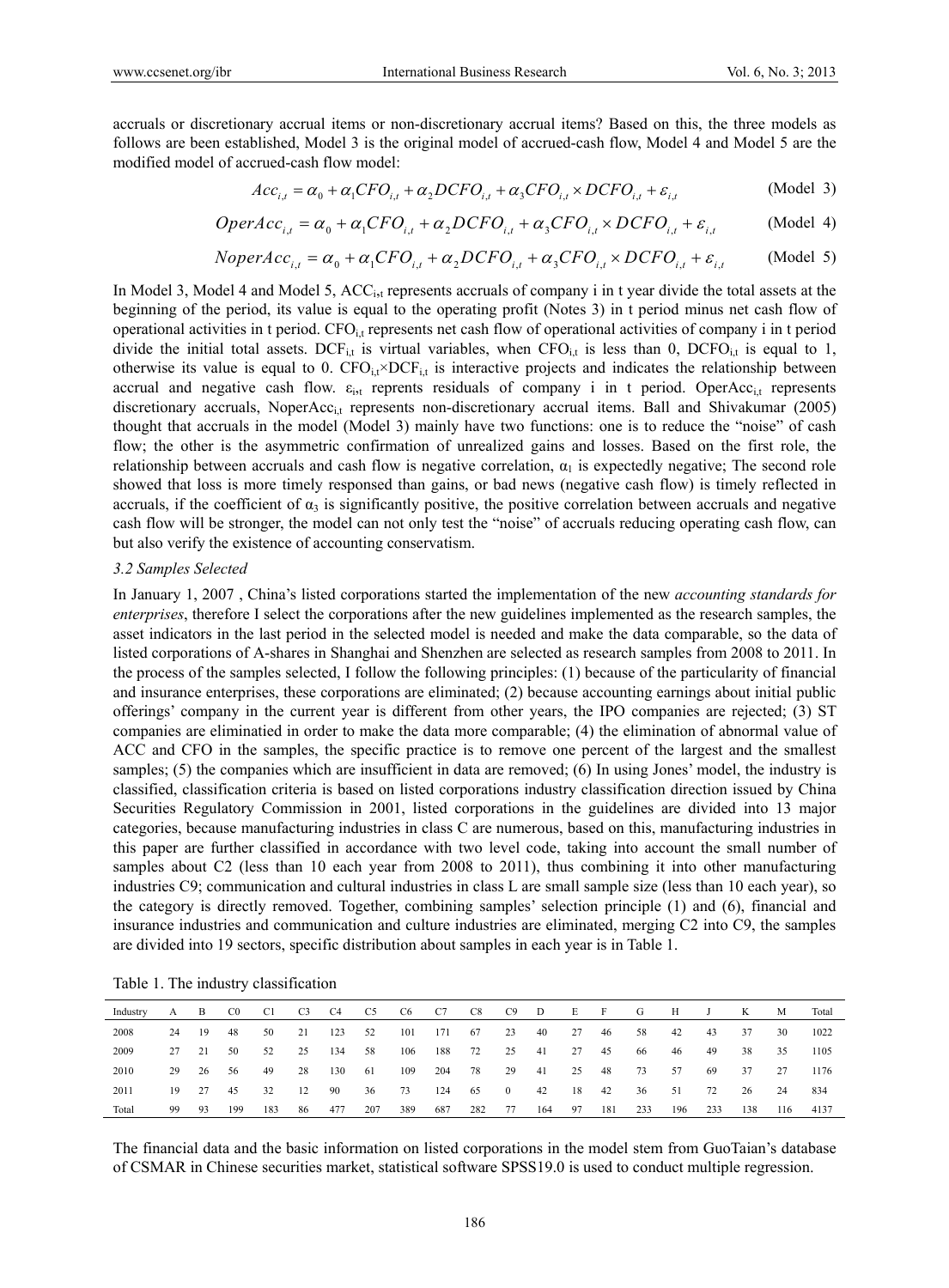## **4. The Empirical Results and Analysis**

According to the above analysis, I use the annual data in this paper and accruals are divided into discretionary accrual items and non-discretionary accruals to study the existence of conservatism of accounting earnings and its cause of formation after *accounting standards for enterprises* promulgated, the results of multiple regression are elaborated as follows:

## *4.1 Descriptive Statistical Analysis*

Descriptive statistics of variables in Model 3, Model 4 and Model 5 are put into Table 2 about sample firms in 2008, concrete analysis is as follows: (1) ACC's mean value is -0.0109, on the average, accruals of the sample firms are negative, maximum value and minimum value are respectively 1.3002, -0.3783, which indicates that accruals of sample companies have the certain differences. (2) The mean value about OperAcc is 0.0821, on the average, discretionary accrual about sample firms is positive, the maximum value and minimum value are respectively 1.2617, 2.5056  $\times$  10<sup>-5</sup>, which shows that discretionary accrual items of samples are greatly different. (3) The mean value about NoperAcc is -0.09292, on the average, non-discretionary accruals about sample firms is negative, the maximum value and minimum value are respectively 0.3223, -1.3462, which suggests that non-discretionary accrual items of samples have certain difference. (4) The mean value about CFO is 0.0601, on the average, the cash flow of operating activities about sample firms is positive, the maximum value and minimum value are respectively 0.6202, -0.7321, which indicates that the cash flow of operating activities between different companies is different. (5) The mean value about DCFO is 0.2114, the variable is virtual, which indicates that the net cash flow of operating activities in 21.14% of the sample firms is negative. The descriptive statistics of variables in 2009, 2010 and 2011 are the same with the above, thus no longer stated, but their descriptive statistics are listed in Table 3, Table 4 and Table 5.

|             | Maximum Value | Minimum Value         | Mean Value | Std.Deviation |  |
|-------------|---------------|-----------------------|------------|---------------|--|
| ACC         | 1.3002        | $-0.3783$             | $-0.0109$  | 0.1180        |  |
| OperAcc     | 1.2617        | $2.5056\times10^{-5}$ | 0.0821     | 0.0925        |  |
| NoperAcc    | 0.3223        | $-1.3462$             | $-0.0929$  | 0.1350        |  |
| <b>CFO</b>  | 0.6202        | $-0.7321$             | 0.0601     | 0.1120        |  |
| <b>DCFO</b> |               |                       | 0.2114     | 0.4085        |  |
|             |               |                       |            |               |  |

Table 2. Descriptive statistics in Model 3, Model 4 and Model 5 in 2008 (N=1022)

Table 3. Descriptive statistics in Model 3, Model 4 and Model 5 in 2009 (N=1105)

|             | Maximum Value | Minimum Value          | Mean Value | Std.Deviation |
|-------------|---------------|------------------------|------------|---------------|
| <b>ACC</b>  | 0.6590        | $-0.7152$              | $-0.0258$  | 0.1086        |
| OperAcc     | 0.6910        | $8.03216\times10^{-6}$ | 0.0729     | 0.0790        |
| NoperAcc    | 0.0979        | $-1.4062$              | $-0.0988$  | 0.1375        |
| <b>CFO</b>  | 1.0747        | $-0.6310$              | 0.0830     | 0.1176        |
| <b>DCFO</b> |               |                        | 0.1520     | 0.3592        |
|             |               |                        |            |               |

| Table 4. Descriptive statistics in Model 3, Model 4 and Model 5 in 2010 ( $N=1176$ ) |  |  |  |
|--------------------------------------------------------------------------------------|--|--|--|
|                                                                                      |  |  |  |

|             | Maximum Value | Minimum Value          | Mean Value | Std.Deviation |
|-------------|---------------|------------------------|------------|---------------|
| ACC         | 0.7002        | $-0.4555$              | 0.0207     | 0.1108        |
| OperAcc     | 0.6994        | $7.67922\times10^{-5}$ | 0.0786     | 0.0847        |
| NoperAcc    | 0.1688        | $-0.9056$              | $-0.0579$  | 0.0833        |
| <b>CFO</b>  | 0.6044        | $-0.4693$              | 0.0503     | 0.1117        |
| <b>DCFO</b> |               |                        | 0.2372     | 0.4256        |

Table 5. Descriptive statistics in Model 3, Model 4 and Model 5 in 2011 (N=834)

|             | Maximum Value | Minimum Value | Mean Value | Std.Deviation |
|-------------|---------------|---------------|------------|---------------|
| ACC.        | 0.6051        | $-0.4856$     | 0.0165     | 0.1006        |
| OperAcc     | 0.6277        | 0.0001        | 0.0796     | 0.0730        |
| NoperAcc    | $-0.0002$     | $-0.6222$     | $-0.0631$  | 0.0809        |
| <b>CFO</b>  | 0.7691        | $-0.3994$     | 0.0398     | 0.1095        |
| <b>DCFO</b> |               |               | 0.3058     | 0.4610        |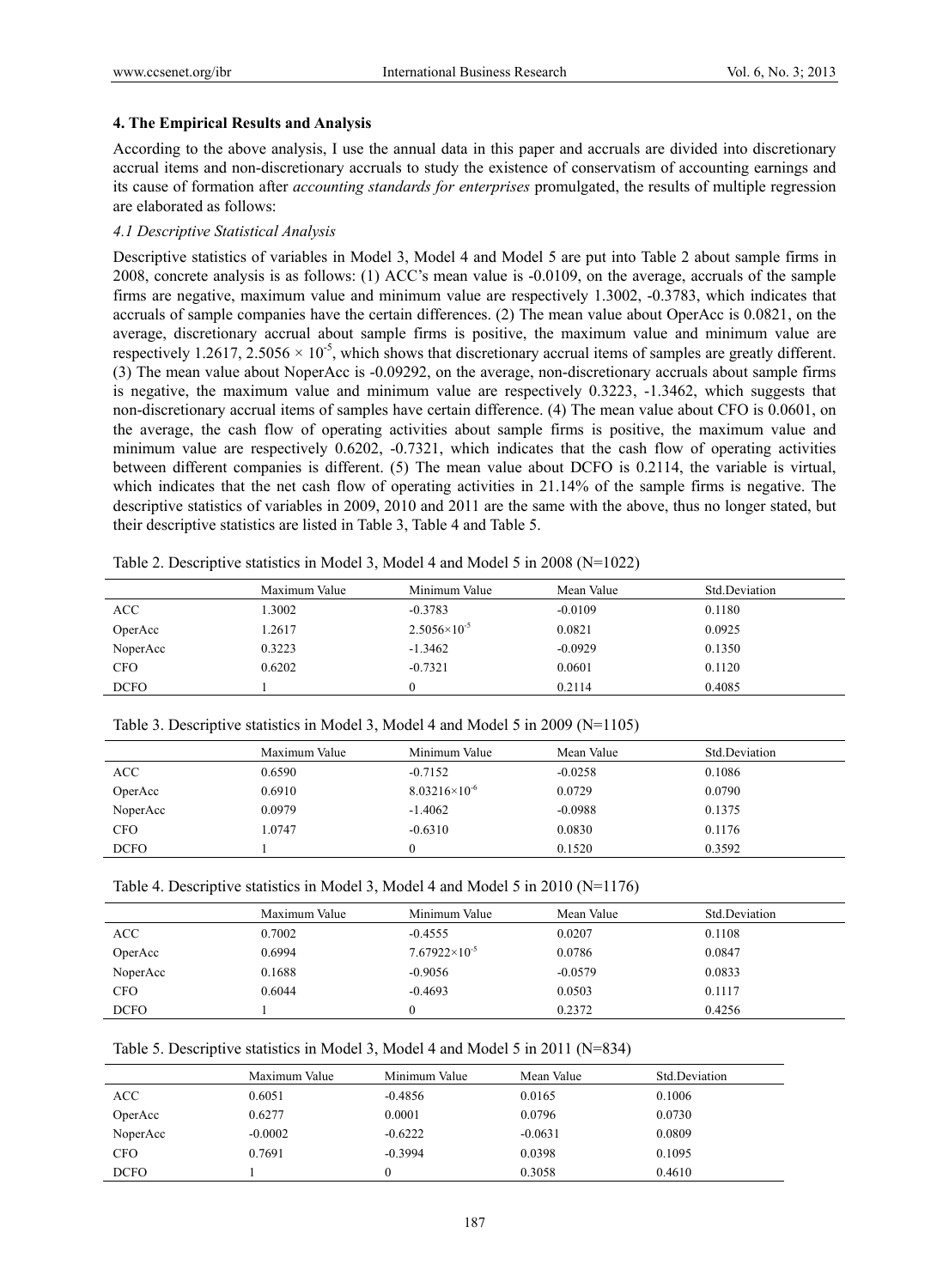## *4.2 The Results of Multiple Regression and Analysis*

Model 3, Model 4 and Model 5 are respectively Ball and Shivakumar's (2005) original model of accrued-cash flow and its modified model, accruals in the modified model are divided into discretionary accrual items and non-discretionary accrual items. And the cross-sectional data used in various models has been elaborated in the front, namely annual regression, regression results about Model 3 are in Table 6, regression results about Model 4 are in Table 7, regression results about Model 5 are in Table 8. Now the analysis of regression results about different models are as follows: (1) In addition to the 2008 and the rest of the year, the regression results in Model 3 show that CFO and ACC is significantly negative, which indicates that accruals can reduce the "noise" of cash flow, but in addition to the 2008 the interactive items between CFO and DCFO is not significant, the interactive items in the rest of the year are significantly negative, the results contradict the coefficient of the interaction which is significantly positive in the original model of accrued-cash flow, namely Model 3 failed to verify the existence of accounting conservatism in China. (2) The regression results in Model 4 show the coefficient of CFO in each year are all positive, which is not compatible with the coefficient of CFO which is significantly negative in the original model of accrued-cash flow, in addition to the 2008, the interactive items between CFO and DCFO is not significant, in the remainder of the year the coefficient is significantly negative, the conclusion is contrary to the coefficient of the interactive items which is significantly positive in the original model of accrued-cash flow; Model 4 failed to examine the presence of accounting conservatism of listed corporations in China. (3) Regression results in Model 5 are described as follows: First, the coefficient of CFO each year is significantly negative at the 1% significance level, which just verifies accruals deduct the "noise" of cash flow in the accrued-cash flow model, and this is caused by non-discretionary accrual items in accruals; Secondly, in the period during from 2008 to 2011, the coefficients of CFO and DCFO interaction are significantly positive, which indicates the positive relativity between non-discretionary accrual items and negative operating cash flow is stronger, and this further explains losses can be reflected than gains in a timely manner, which indicates that accounting earnings in China is conservative, the conclusion is consistent with the significantly positive interaction coefficient in accrued-cash flow model. Finally, the fitting degree of the regression of the model is better, and there is no multicollinearity problems. From the results of regression analysis about the above 3 models from 2008 to 2011, conclusions can be drawn: accounting earnings is conservative in China, and accounting conservatism is determined by the non-discretionary accruals.

| Table 6. The results of multiple regression on Model 3- total accruals ACC |             |                        |              |               |  |  |  |
|----------------------------------------------------------------------------|-------------|------------------------|--------------|---------------|--|--|--|
|                                                                            | 2008        | 2009                   | 2010         | 2011          |  |  |  |
| Cons                                                                       | $-0.0107$ * | $-8.4348\times10^{-5}$ | $0.0245***$  | $0.0140***$   |  |  |  |
| (T value)                                                                  | $(-1.6867)$ | $(-0.0216)$            | (6.9398)     | (3.3925)      |  |  |  |
| CFO                                                                        | $-0.0094$   | $-0.4527***$           | $-0.4231***$ | $-0.3992***$  |  |  |  |
| (T value)                                                                  | $(-0.1986)$ | $(-16.0253)$           | $(-14.4039)$ | $(-11.1819)$  |  |  |  |
| <b>DCFO</b>                                                                | 0.0140      | 0.0467                 | 0.0238       | 0.0278        |  |  |  |
| (T value)                                                                  | (0.3304)    | (1.6193)               | (0.9380)     | (0.7808)      |  |  |  |
| <b>CFO×DCFO</b>                                                            | 0.0109      | $-0.2630***$           | $-0.4045***$ | $-0.3444$ *** |  |  |  |
| (T value)                                                                  | (0.2428)    | $(-9.0734)$            | $(-14.5812)$ | $(-9.4505)$   |  |  |  |
| N                                                                          | 1022        | 1105                   | 1176         | 834           |  |  |  |
| Adj- $R^2$                                                                 | 0.0027      | 0.4385                 | 0.6228       | 0.4867        |  |  |  |
| F value                                                                    | 1.0840      | 288.3412               | 647.5693     | 264.2602      |  |  |  |
| Durbin-Watson                                                              | 1.8343      | 1.9141                 | 1.8442       | 1.9573        |  |  |  |
|                                                                            |             |                        |              |               |  |  |  |

|  |  |  | Table 6. The results of multiple regression on Model 3- total accruals ACC |
|--|--|--|----------------------------------------------------------------------------|
|  |  |  |                                                                            |

Notes: \*, \*\*, \*\*\* respectively represent the 10%,  $\frac{5}{6}$ , 1% level of significance.

| Table 7. The results of multiple regression on Model 4-discretionary accruals OperAcc |  |  |
|---------------------------------------------------------------------------------------|--|--|
|                                                                                       |  |  |

|                 | 2008         | 2009         | 2010         | 2011         |  |
|-----------------|--------------|--------------|--------------|--------------|--|
| Cons            | $0.0343***$  | $0.0228***$  | $0.0406***$  | $0.0440***$  |  |
| (T value)       | (8.8758)     | (8.0802)     | (14.5520)    | (14.0250)    |  |
| <b>CFO</b>      | $0.4728***$  | $0.5642***$  | $0.2117***$  | $0.2653***$  |  |
| (T value)       | (12.9746)    | (20.0609)    | (6.9749)     | (7.0927)     |  |
| <b>DCFO</b>     | 0.0015       | $0.1628***$  | $0.0892***$  | $0.0896**$   |  |
| (T value)       | (0.0461)     | (5.6633)     | (3.4023)     | (2.3996)     |  |
| <b>CFO×DCFO</b> | $-0.8597$    | $-0.7018***$ | $-0.8636***$ | $-0.7527***$ |  |
| (T value)       | $(-24.7449)$ | $(-24.3162)$ | $(-30.1398)$ | $(-19.7111)$ |  |
| N               | 1022         | 1105         | 1176         | 834          |  |
| Adj- $R^2$      | 0.4006       | 0.4434       | 0.5974       | 0.4363       |  |
| F value         | 228.4422     | 294.2019     | 582.2903     | 215.9140     |  |
| Durbin-Watson   | 2.0117       | 1.8829       | 1.9032       | 1.9775       |  |

Notes: \*, \*\*, \*\*\* respectively represent the 10%, 5%, 1% level of significance.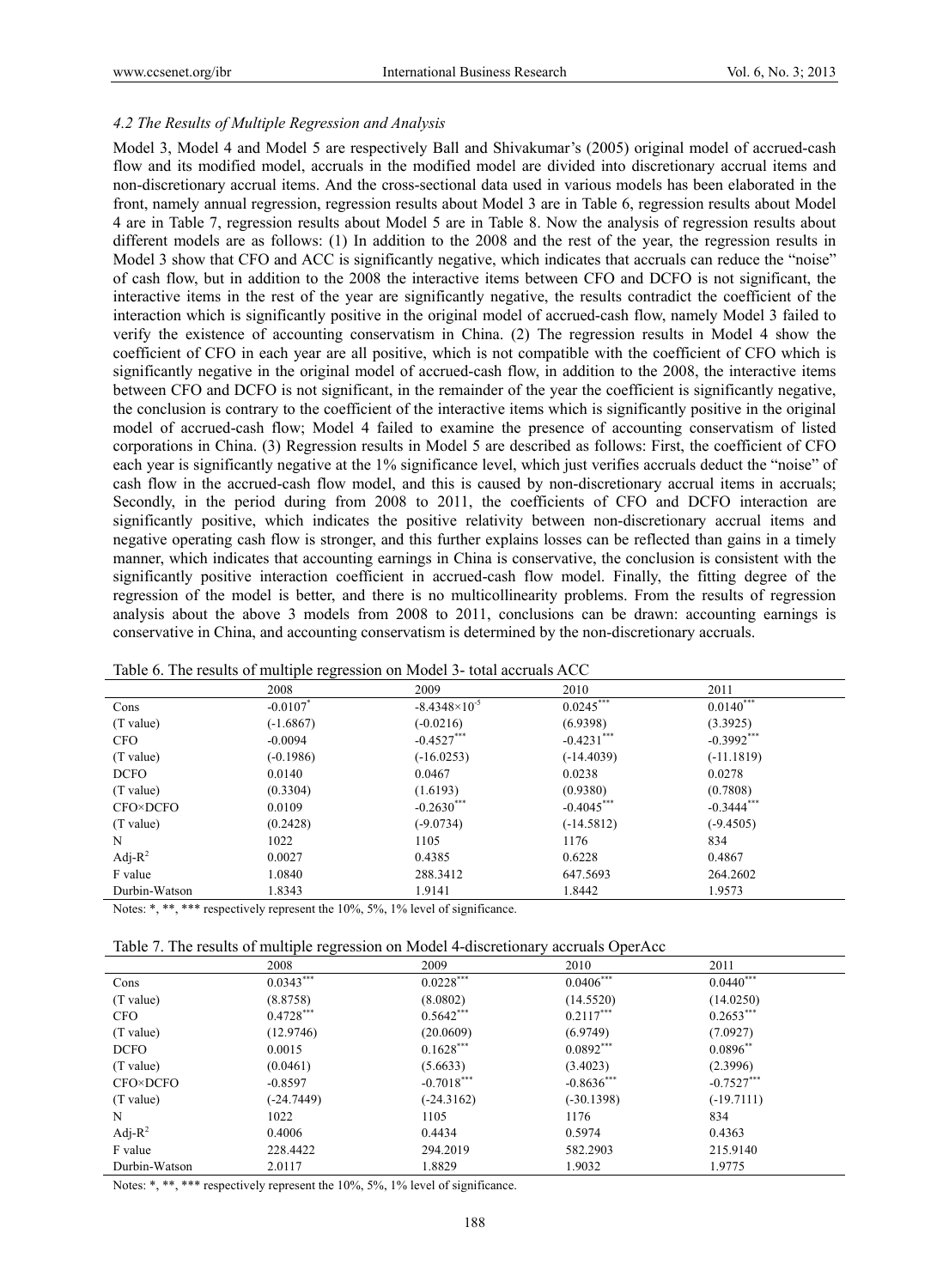|                 | 2008         | 2009         | 2010         | 2011         |
|-----------------|--------------|--------------|--------------|--------------|
| Cons            | $-0.0538***$ | $-0.0229***$ | $-0.0161***$ | $-0.0300***$ |
| (T value)       | $(-8.2016)$  | $(-4.2580)$  | $(-4.4163)$  | $(-7.9114)$  |
| <b>CFO</b>      | $-0.4955***$ | $-0.6817***$ | $-0.7780***$ | $-0.7357***$ |
| (T value)       | $(-11.6709)$ | $(-22.1497)$ | $(-19.3304)$ | $(-18.0417)$ |
| <b>DCFO</b>     | 0.0335       | $-0.0566^*$  | $-0.0590^*$  | $-0.0462$    |
| (T value)       | (0.8807)     | $(-1.7995)$  | $(-1.6972)$  | $(-1.1355)$  |
| <b>CFO×DCFO</b> | $0.1342***$  | $0.1955***$  | $0.3399***$  | $0.2507***$  |
| (T value)       | (3.3144)     | (6.1889)     | (8.9452)     | (6.0211)     |
| N               | 1022         | 1105         | 1176         | 834          |
| Adj- $R^2$      | 0.1864       | 0.3334       | 0.2919       | 0.3301       |
| F value         | 78.9706      | 185.0149     | 162.4235     | 137.8540     |
| Durbin-Watson   | 1.9791       | 1.9023       | 1.9679       | 2.0215       |

|  |  |  |  |  |  | Table 8. The results of multiple regression on Model 5-non-discretionary accruals NoperAcc |  |
|--|--|--|--|--|--|--------------------------------------------------------------------------------------------|--|
|  |  |  |  |  |  |                                                                                            |  |

Notes: \*, \*\*, \*\*\* respectively represent the 10%, 5%, 1% level of significance.

#### **5. Sensitivity Test**

I will conduct the sensitivity test for the model in order to make the research results more reliable. The empirical study part of the front, the cross-sectional data of the selected samples are used in solving discretionary accruals and non-discretionary accrual items, and the calculation of non-discretionary accruals and discretionary accruals is obtained by the basic Jones' model to solve industry characteristic parameters first, and then the characteristics parameters of industry are substituted in the modified Jones' model. In using Jones' model in both China and other countries, many people select panel data, discretionary accrual and non-discretionary accrual items are directly solved through modified Jones' model. For example, Su and Lin (2010) used the modified Jones' model to solve discretionary accrual items, and applied panel data. Therefore, the specific approach is in the test of the sensitivity as follows: (1) selecting panel data, namely data of 4 years from 2008 to 2011 as a whole body; (2) directly using the modified Jones' model to obtain the accruals, discretionary accrual and non-discretionary accrual items. This requires the establishment of the modified Jones' model, as Model 6 (variables defined in the model are uniform with the front). Combining Model 6 with Model 2, we can get accruals, discretionary accrual items and non-discretionary accrual items. Then the results are substituted into Model 3, Model 4 and Model 5 to test, the results of regression are put in Table 9.

$$
\frac{GTA_{i,t}}{A_{i,t-1}} = a_1 \frac{1}{A_{i,t-1}} + \alpha_2 \frac{\Delta REV_{i,t} - \Delta REC_{i,t}}{A_{i,t-1}} + \alpha_3 \frac{PPE_{i,t}}{A_{i,t-1}} + \varepsilon_{i,t}
$$
 (Model 6)

|                 | Model 3       | Model 4      | Model 5      |
|-----------------|---------------|--------------|--------------|
| Cons            | $0.0058$ **   | $0.0339***$  | $-0.0282***$ |
| (T value)       | (2.8345)      | (21.3263)    | $(-11.0604)$ |
| <b>CFO</b>      | $-0.3787***$  | $0.4078***$  | $-0.6642***$ |
| (T value)       | $(-24.2511)$  | (24.7610)    | $(-34.7911)$ |
| <b>DCFO</b>     | $0.0308***$   | $0.0922***$  | $-0.0367$ ** |
| (T value)       | (2.0832)      | (5.9102)     | $(-2.0310)$  |
| <b>CFO×DCFO</b> | $-0.3846$ *** | $-0.8286***$ | $0.2251***$  |
| (T value)       | $(-25.0210)$  | $(-51.1072)$ | (11.9788)    |
| Adj- $R^2$      | 0.5142        | 0.4600       | 0.2739       |
| F value         | 1460.1907     | 1173.3010    | 521.0664     |
| Durbin-Watson   | 1.8977        | 1.9411       | 1.9265       |

Table 9. The results of sensitivity test on Model 3, Model 4 and Model 5 ( $N=4137$ )

Notes: \*, \*\*, \*\*\* respectively represent the 10%, 5%, 1% level of significance.

According to Table 9, the regression results on Model 3 show that the coefficient of CFO is significantly negative, which is the same with Ball and Shivakumar's (2005) original model of accrued-cash flow, but the coefficient of interaction on CFO and DCFO is significantly negative, which is apparently contrary to the original model of accrued-cash flow. The regression results on Model 4 show that the coefficient of CFO is significantly positive, which contradicts the original model of accrued-cash flow, and the coefficient of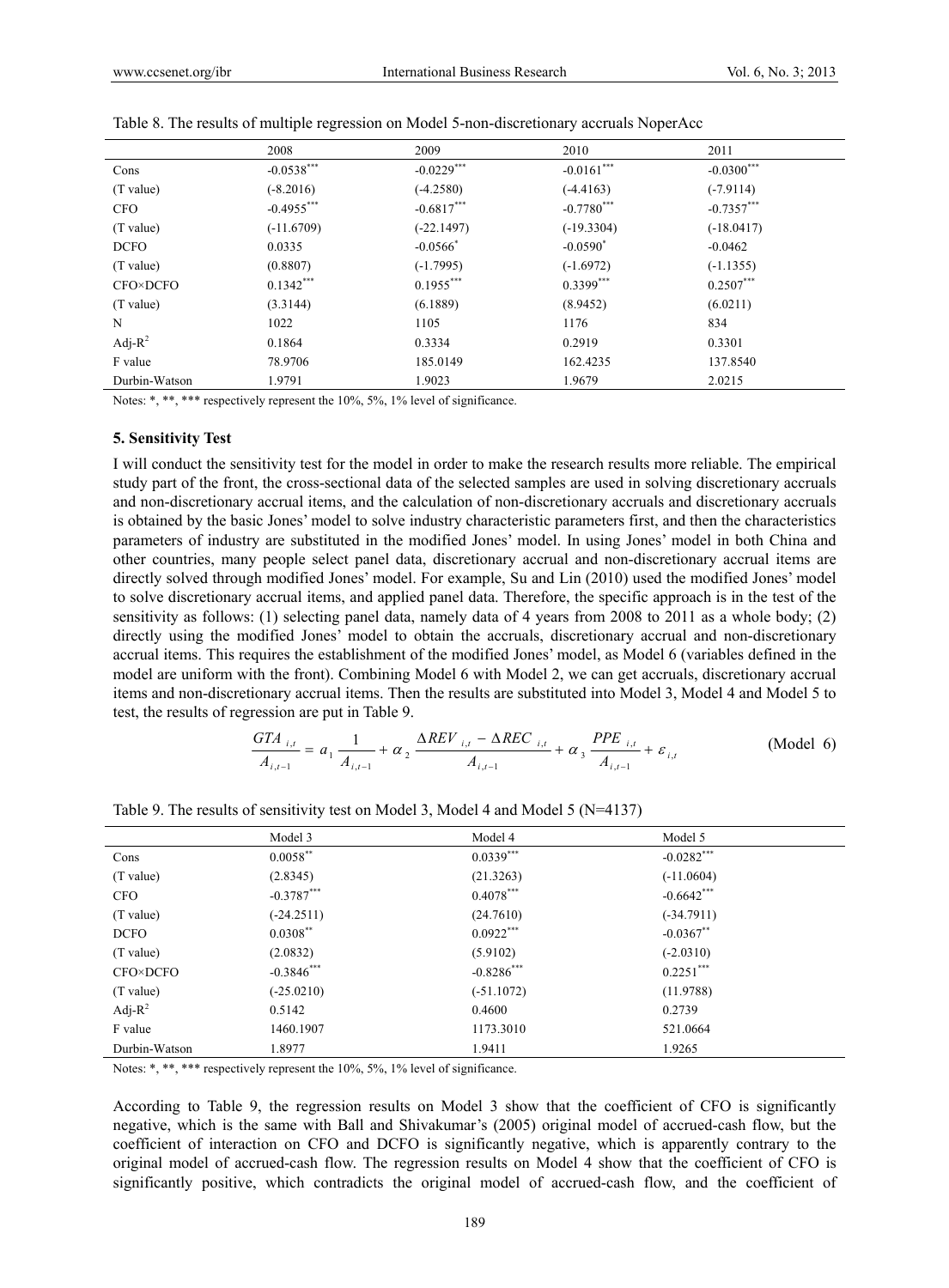interaction on CFO and DCFO is significantly negative, and the result is also not consistent with Ball and Shivakumar's (2005) original model. The regression results on Model 5 are described as follows: (1) the coefficient of CFO in the model is significantly negative, which has verified the accruals (exactly non -discretionary accrual items) offset the "noise" of operating cash flow so that the original model of accrued-cash flow is correct; (2) the coefficient of interaction of CFO and DCFO is significantly positive, which indicates the positive correlation between non-discretionary accrual items and negative cash flow is stronger, and this also verified negative cash flow are timely reflected by non-discretionary accrual items, or the loss can be more timely reflected than income, namely accounting earnings has conservatism. In the sensitivity test, the regression results of using panel data in Model 3, Model 4 and Model 5 are consistent with the cross-section data above. This further validates accounting earnings is conservative in capital market of China, and the conservatism stems from non-discretionary accrual items.

#### **6. Research Conclusion and Prospect**

I adopt the listed corporations of A-shares in Shanghai and Shenzhen of China from 2008 to 2011 as research samples in this paper, the purpose is to test if the conservatism of accounting earnings does exist in Chinese listed corporations after the implementation of the new *accounting standards for enterprises*? And exploring its origins. First, individually tested according to annual namely cross-sectional data, I have used the panel data to inspect in the sensitivity test in order to make the results more reliable. In choosing the model, using Ball and Shivakumar's (2005) accrued-cash flow model, but the original model has been modified, namely accruals are divided into discretionary accrual items and non-discretionary accrual items. So 3 models have been built, the 3 models have been respectively conducted multiple regression in order to clarify the existence of the conservatism and its root of formation. The conclusion is that China's accounting earnings are conservative, but its cause of formation is non-discretionary accrual items. Obviously this conclusion is not entirely consistent with the accounting conservatism steming from accruals in Ball and Shivakumar's (2005) accrued-cash flow model, the reason may lie in the existence of difference in the capital market of China and other countries or accounting method of two kinds of capital market themselves. Therefore, in using China's capital market as samples and using the original model of accrued-cash flow to test, the conclusion is different from the original model, so accruals should be further explored, namely it is divided into discretionary accrual items and non -discretionary accrual items. After having been handled, I find accounting earnings is conservative in the capital market of China, but its cause stems from non-discretionary accrual items. The reason of this conclusion is accrual (non -discretionary accrual items) can confirm timely the economic profit and loss, but which is mainly due to the forecast for the future, and non-discretionary accruals is mainly the prediction of future profit and loss of the companies. Therefore, the role that the economic profit and loss are timely confirmed can be reflected by non -discretionary accrual items.

The econometric model of the empirical research of accounting conservatism, in addition to Ball and Shivakumar's (2005) accrued-cash flow model, includes Basu's earnings-stock return model etc. So other models will be considered to study the accounting conservatism in the future. Of course, listed corporations should be also chosen to act as the object of study in the foreign capital market, or listed corporations of B-share will be researched in the capital market of China. In addition, listed corporations for ST and PT can be also considered to conduct empirical study.

#### **Acknowledgements**

This paper is the stage research achievements on the topic which is the Research on Fair Value Measurement and Accounting Conservatism-the Comparison and Discussion before and after new *Accounting Standards for Enterprises* Reformed in China. And this topic derives from China Commercial Accounting Institute. Serial Number of the Topic: kj201230

#### **Reference**s

- Ahmed, A. S., Billings, B. K., Morton, R. M., & Stanford, M. H. (2002). The role of accounting conservatism in mitigating. Bondholder-sharebolder conflicts over dividend policy and in reducing debt costs. *The Accounting Review, 77*(4), 867-890. http://dx.doi.org/10.2308/accr.2002.77.4.867
- Ball, R., & Shivakumar, L. (2005). Earnings quality in U.K. private firms. *Journal of Accounting and Economics, 39*, 83-128. http://dx.doi.org/10.1016/j.jacceco.2004.04.001
- Basu, S. (1997). The conservatism principle and the asymmetric timeliness of earnings. *Journal of Accounting and Economics, 24*, 3-38. http://dx.doi.org/10.1016/S0165-4101(97)00014-1
- Bliss, J. H. (1924). *Management through accounts*. New York, NY: The Ronald Press Co.